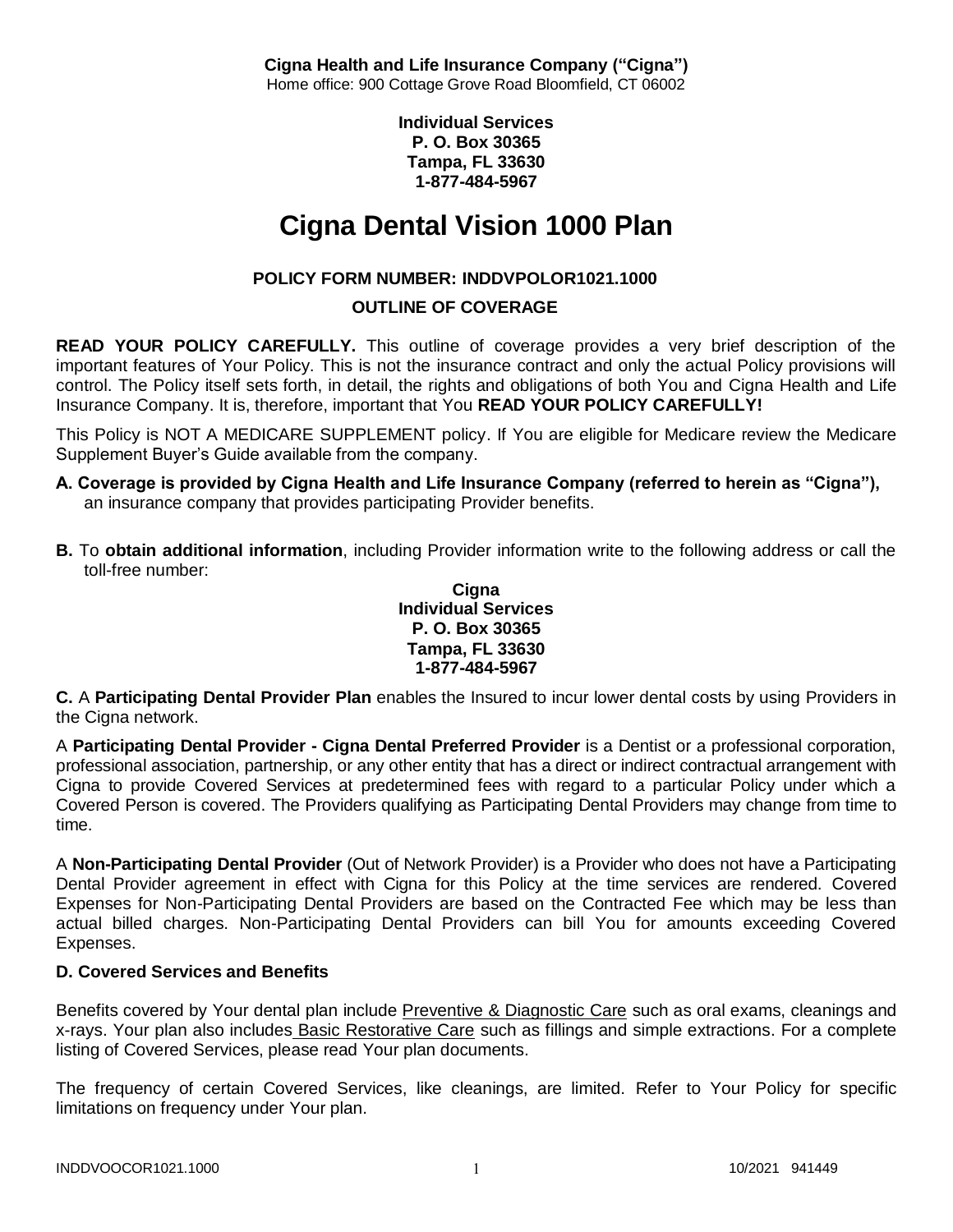## **Benefit Schedule**

The benefits outlined in the table below show the payment percentages for Covered Expenses **AFTER** any applicable Deductibles have been satisfied unless otherwise stated.

# **CIGNA DENTAL AND VISION INSURANCE** *The Schedule*

#### **For You and Your Dependents**

#### **The Schedule – Dental Benefits**

If You select a Participating Dental Provider, Your cost will be less than if You select a Non-Participating Dental Provider.

#### **Emergency Services**

The Benefit Percentage payable for Emergency Services charges made by a Non-Participating Dental Provider is the same Benefit Percentage as for Participating Dental Provider Charges. Dental Emergency services are required immediately to either alleviate pain or to treat the sudden onset of an acute dental condition. These are usually minor procedures performed in response to serious symptoms, which temporarily relieve significant pain, but do not effect a definitive cure, and which, if not rendered, will likely result in a more serious dental or medical complication.

#### **Dental Deductibles**

Dental Deductibles are expenses to be paid by You or Your Dependent. Dental Deductibles are in addition to any Coinsurance. Once the Dental Deductible maximum in The Schedule has been reached You and Your family need not satisfy any further dental deductible for the rest of that year.

#### **Participating Dental Provider Payment**

Participating Dental Provider services are paid based on the Contracted Fee agreed upon by the Provider and Cigna.

# **Non-Participating Dental Provider Payment**

Non-Participating Dental Provider services are paid based on the Contracted Fee.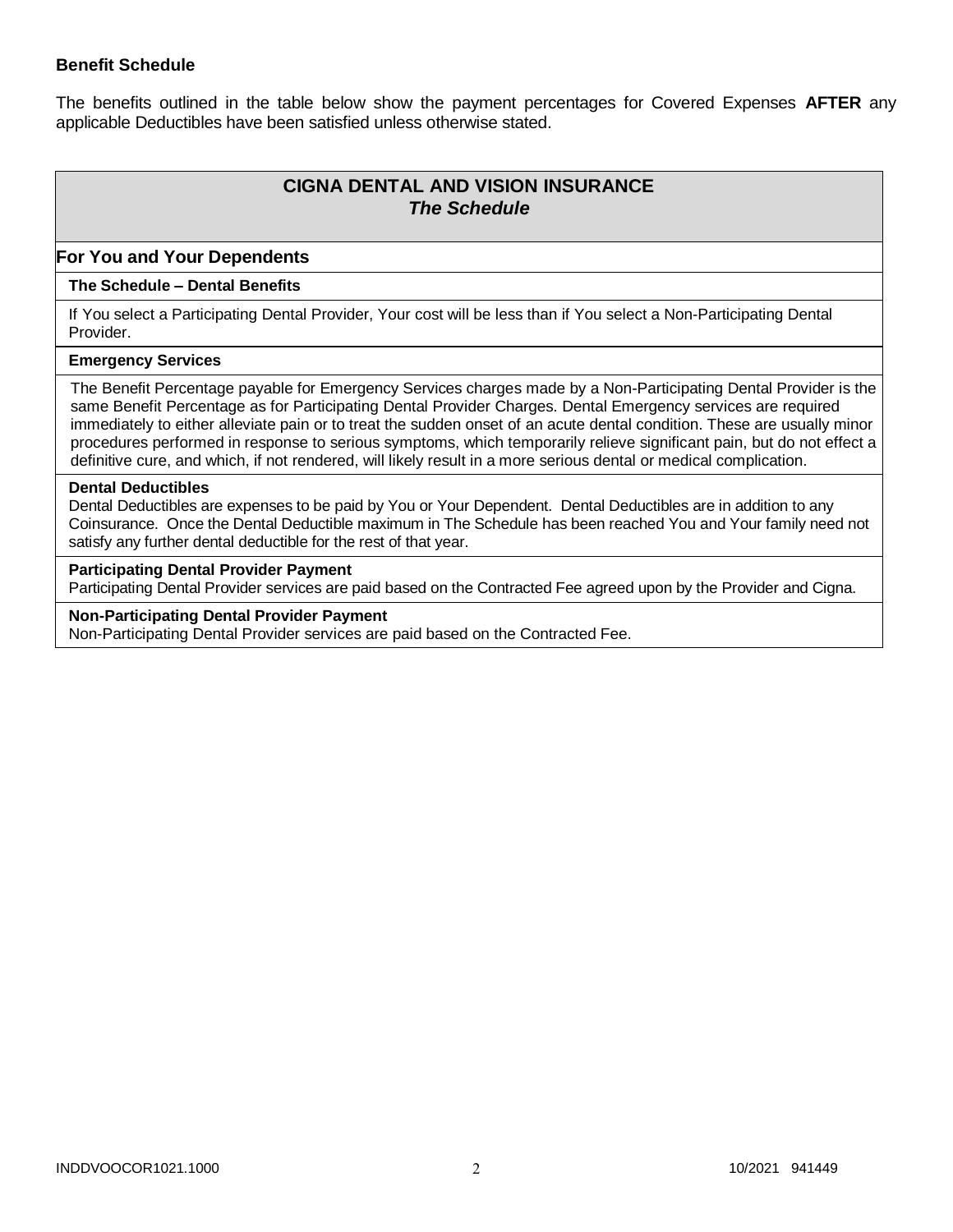| <b>DENTAL BENEFIT HIGHLIGHTS</b>                                                                                                                                     |                                                  |
|----------------------------------------------------------------------------------------------------------------------------------------------------------------------|--------------------------------------------------|
| Classes I, II<br><b>Calendar Year Maximum</b>                                                                                                                        | \$1,000 per person                               |
| <b>Calendar Year Dental Deductible</b><br>Individual                                                                                                                 | \$50 per person                                  |
|                                                                                                                                                                      | Not Applicable to Class I                        |
| <b>Family Maximum</b>                                                                                                                                                | \$150 per family                                 |
|                                                                                                                                                                      | Not Applicable to Class I                        |
| <b>Class I</b>                                                                                                                                                       | The Percentage of Covered Expenses the Plan Pays |
| <b>Preventive Care</b><br>Oral Exams<br><b>Routine Cleanings</b><br>Routine X-rays<br><b>Fluoride Application</b><br>Sealants<br>Space Maintainers (non-orthodontic) | 100%                                             |
| <b>Class II</b>                                                                                                                                                      | The Percentage of Covered Expenses the Plan Pays |
| <b>Basic Restorative</b><br>Fillings<br>Oral Surgery, Simple Extractions<br>Emergency Care to Relieve Pain<br>Non-Routine X-rays                                     | 70% after dental deductible                      |

| The Schedule - Vision Benefits                                                                  |                                                                                         |
|-------------------------------------------------------------------------------------------------|-----------------------------------------------------------------------------------------|
| <b>VISION BENEFIT HIGHLIGHTS</b>                                                                |                                                                                         |
| Eye Examinations, including refraction                                                          | The plan pays 30% of expenses, not to exceed a \$50 calendar<br>year maximum per person |
| Materials (corrective eyeglasses or contact<br>lenses, including fittings and follow-up visits) | \$100 calendar year maximum per person                                                  |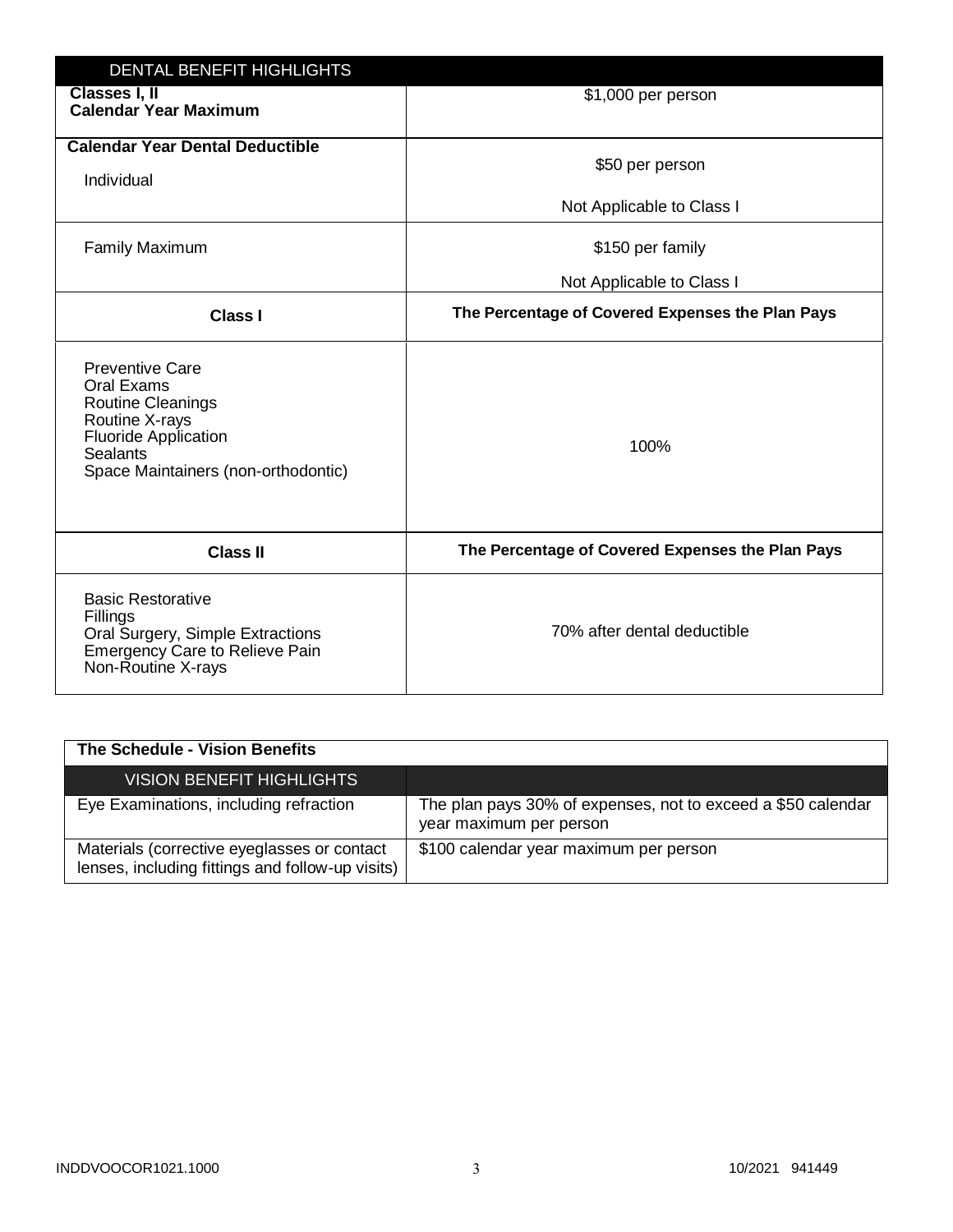# **Waiting Periods**

There is no waiting period for Class I or II dental benefits or for vision benefits.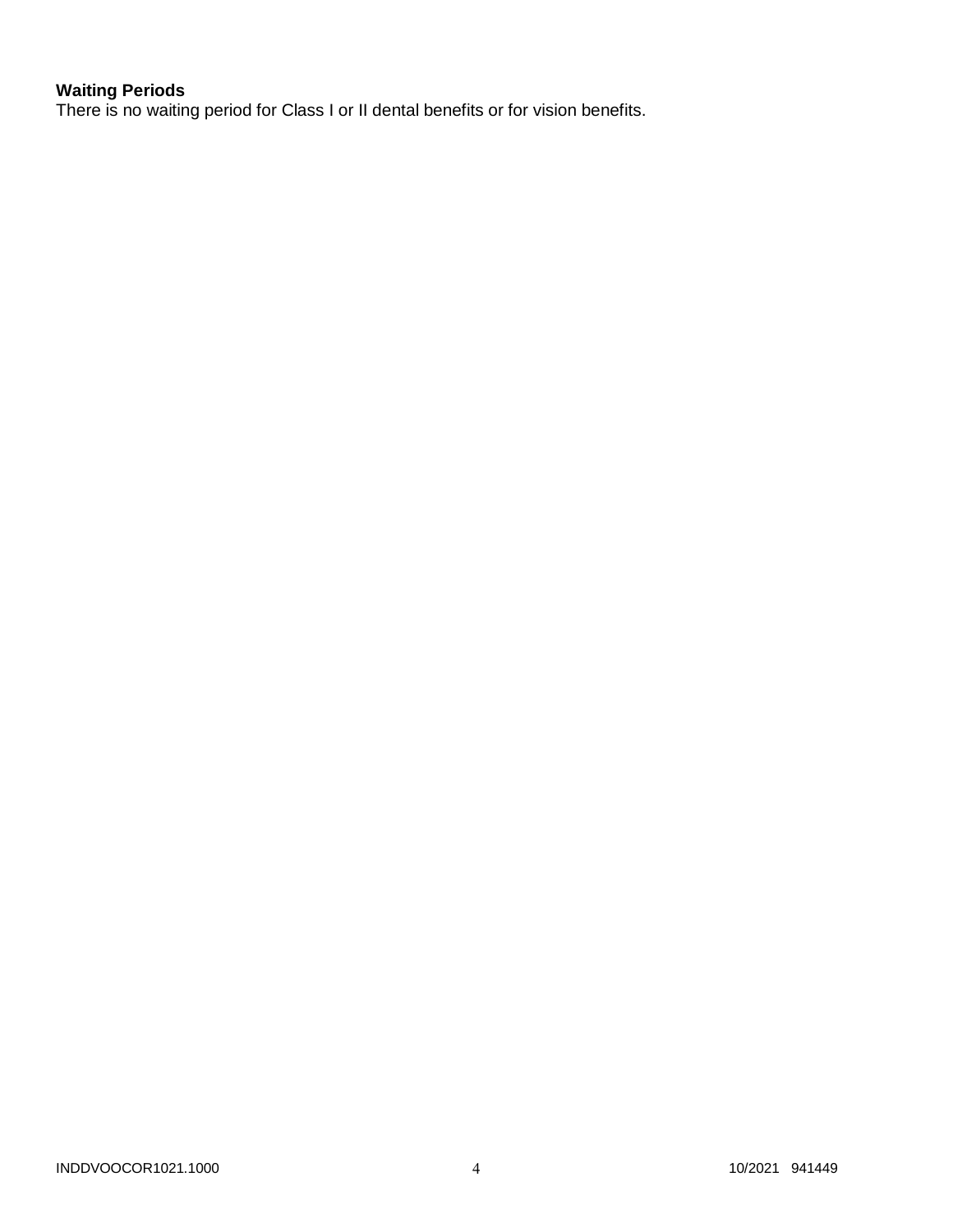# **E. Insured's Financial Responsibility**

The Insured is responsible for paying the monthly or quarterly premium on a timely basis. The Insured is also responsible to pay Providers for charges that are applied to the Deductibles, Coinsurance, and any amounts charged by Non-Participating Dental Providers in excess of the Contracted Fee. In addition, any charges for Medically Necessary and/or Dentally Necessary items that are excluded under the Policy are the responsibility of the Insured.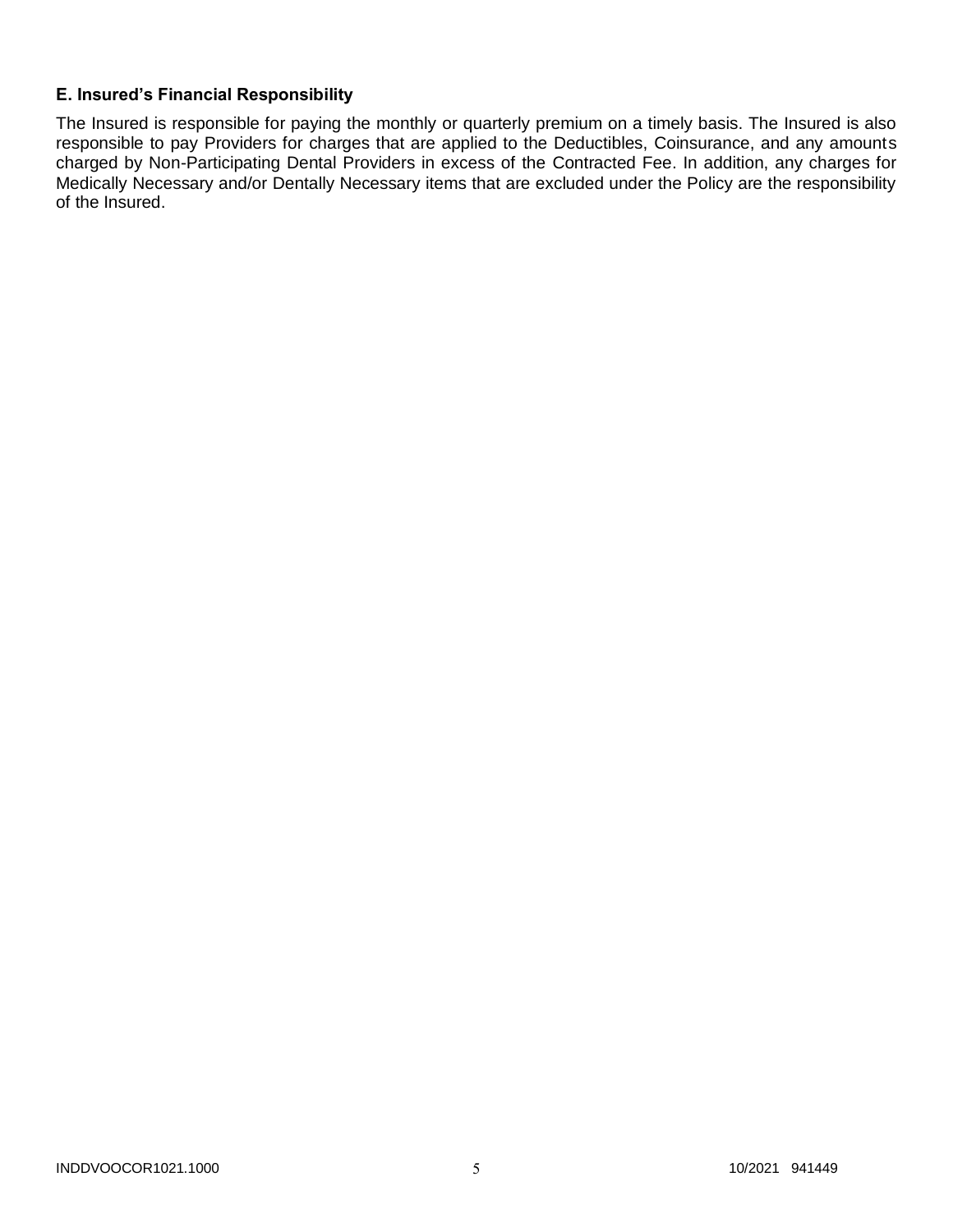# **F. Exclusions And Limitations: What Is Not Covered By This Policy**

# **Expenses Not Covered**

Covered Expenses will not include, and no payment will be made for:

- procedures which are not included in the list of Covered Dental Services or Covered Vision Services;
- cone beam imaging;
- instruction for plaque control, oral hygiene and diet;
- core build-ups;
- veneers:
- precious or semi-precious metals for crowns, bridges and abutments;
- restoration of teeth which have been damaged by erosion, attrition or abrasion;
- bite registrations; precision or semi-precision attachments; or splinting;
- implants or implant related services;
- orthodontic treatment, except for the treatment of cleft lip and cleft palate;
- general anesthesia or intravenous sedation, when used for the purposes of anxiety control or patient management is not covered; may be considered only when medically or dentally necessary and when in conjunction with covered complex oral surgery;
- athletic mouth guards;
- services performed solely for cosmetic reasons;
- personalization or decoration of any dental device or dental work;
- replacement of an appliance per benefit quidelines;
- services that are medical in nature:
- services and supplies received from a hospital;
- prescription drugs;
- plano lenses;
- VDT (video display terminal)/computer eyeglass benefit;
- medical or surgical treatment of the eyes;
- any type of corrective vision surgery, including LASIK surgery, radial ketatonomy (RK), automated lamellar keratoplasty (ALK), or conductive keratoplasty (CK);
- Orthoptic or vision training and any associated supplemental testing;
- any eye examination, or any corrective eyewear, required by an employer as a condition of employment;
- safety eyewear;
- sub-normal vision aids or non-prescription lenses; or
- Magnification or low vision aids not shown as covered in the Schedule of Vision Coverage.

# **General Limitations**

No payment will be made for expenses incurred for You or any one of Your Dependents:

- For services not specifically listed as Covered Services in this Policy;
- For services or supplies that are not Medically Necessary;
- For services received before the Effective Date of coverage;
- For services received after coverage under this Policy ends;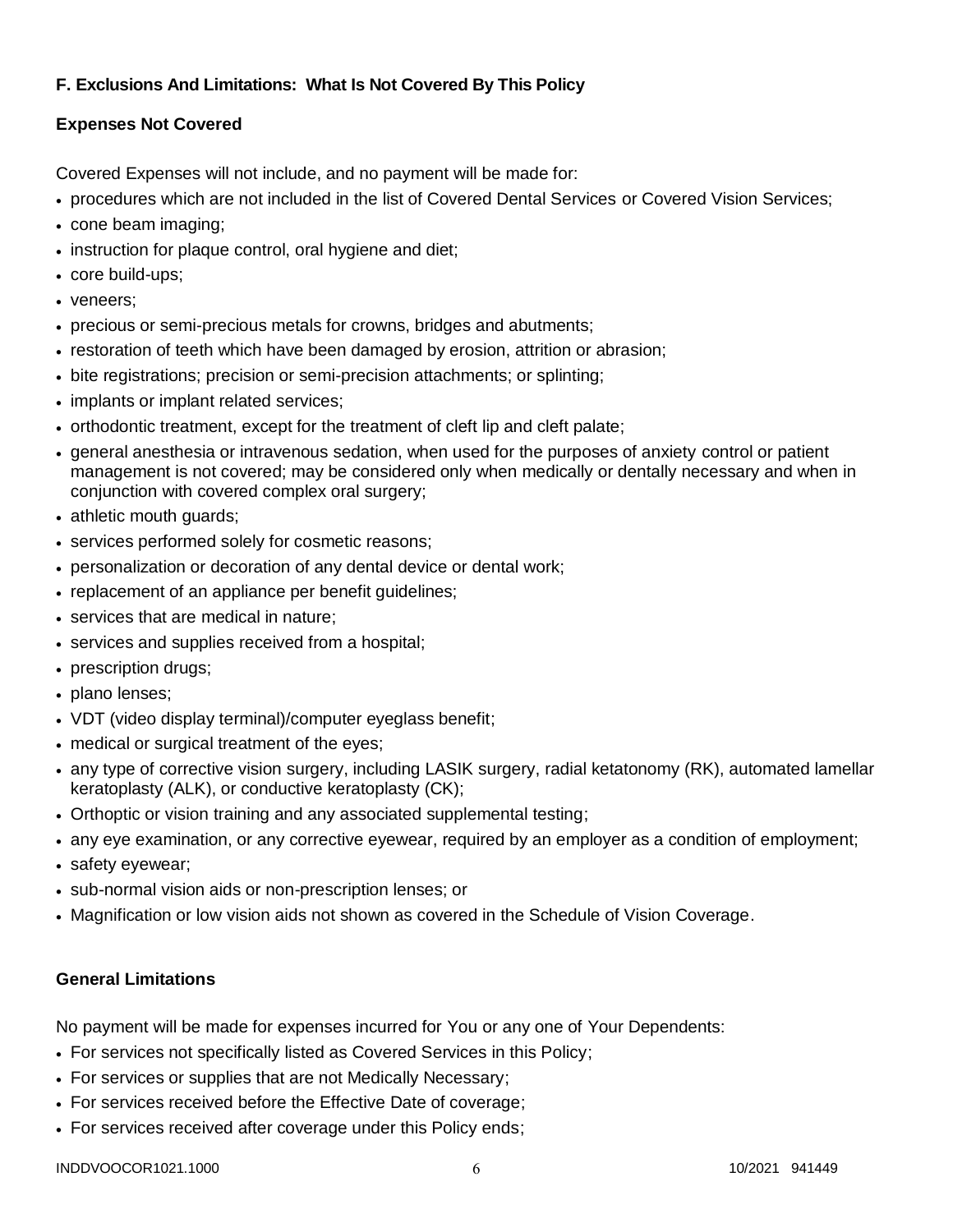- For services for which You have no legal obligation to pay or for which no charge would be made if You did not have insurance coverage;
- For Professional services or supplies received or purchased directly or on Your behalf by anyone, including a Provider, from any of the following:
	- Yourself or Your employer;
	- a person who lives in the Covered Person's home, or that person's employer;
	- a person who is related to the Covered Person by blood, marriage or adoption, or that person's employer.
- for or in connection with an Injury arising out of, or in the course of, any employment for wage or profit;
- for or in connection with a Sickness which is covered under any workers' compensation or similar law;
- for charges made by a Hospital owned or operated by or which provides care or performs services for, the United States Government, if such charges are directly related to a condition which occurred while serving in the military or an associated auxiliary unit;
- services or supplies received due to an act of war, declared or undeclared while serving in the military or an associated auxiliary unit,
- to the extent that payment is unlawful where the person resides when the expenses are incurred;
- for charges which the person is not legally required to pay;
- for charges which would not have been made if the person had no insurance;
- to the extent that billed charges exceed the rate of reimbursement as described in the Schedule;
- for charges for unnecessary care, treatment or surgery;
- to the extent that You or any of Your Dependents is in any way paid or entitled to payment for those expenses by or through a public program, other than Medicaid;
- for or in connection with experimental procedures or treatment methods not approved by the American Dental Association or the appropriate dental specialty society;
- Procedures that are a covered expense under any other plan which provides dental or vision benefits;
- To the extent that benefits are paid or payable for those expenses under the mandatory part of any auto insurance policy written to comply with a "no-fault" insurance law or an uninsured motorist insurance law. Cigna will take into account any adjustment option chosen under such part by You or any one of Your Dependents.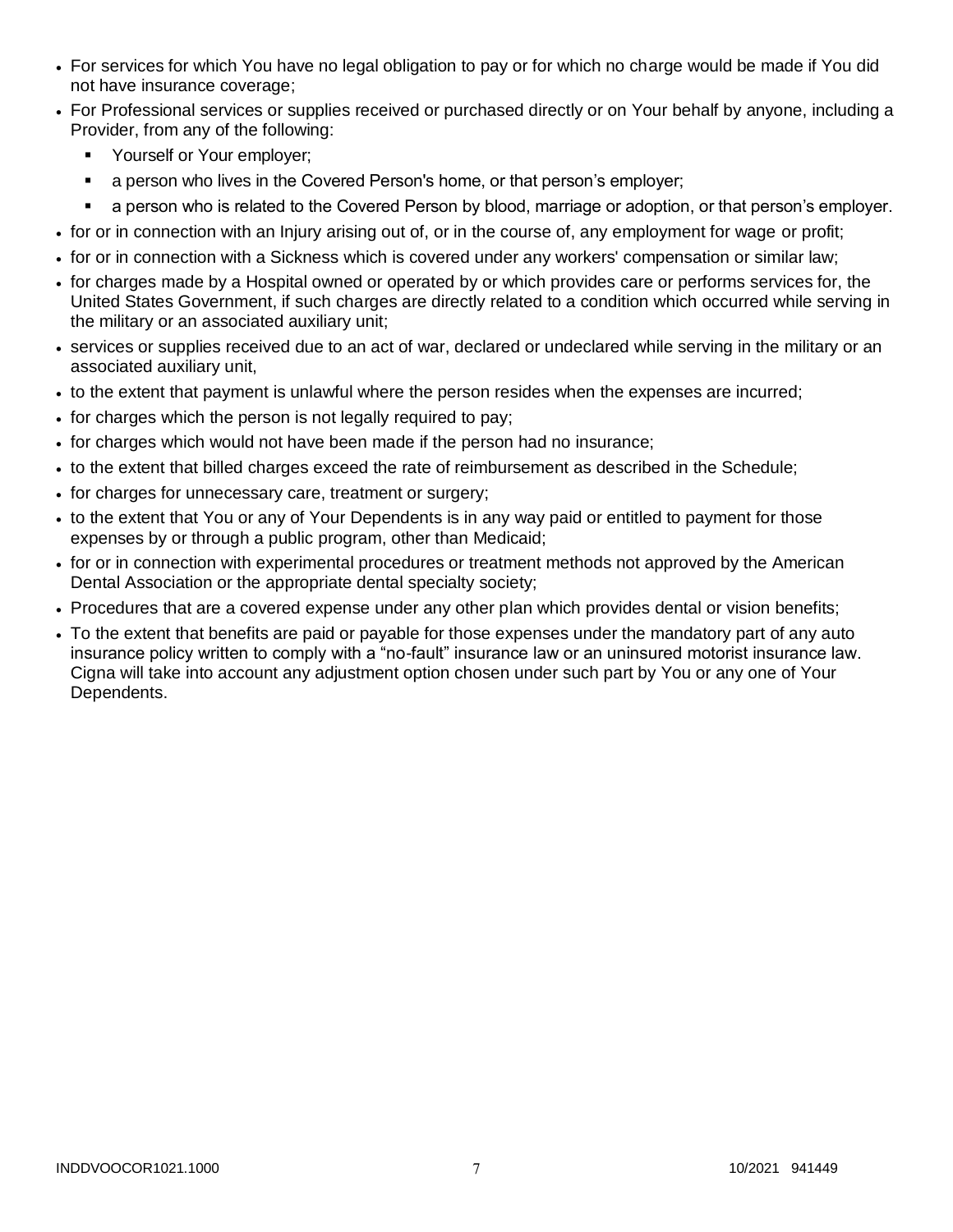# **G. Predetermination of Dental Benefits Program**

Predetermination of Benefits is a voluntary review of a Dentist's proposed treatment plan and expected charges. It is not preauthorization of service and is not required.

The treatment plan should include supporting pre-operative x-rays and other diagnostic materials as requested by Cigna's dental consultant. If there is a change in the treatment plan, a revised plan should be submitted.

Cigna will determine covered dental expenses for the proposed treatment plan. If there is no Predetermination of Benefits, Cigna will determine covered dental expenses when it receives a claim.

Review of proposed treatment is advised whenever extensive dental work is recommended when charges exceed **\$500**.

Predetermination of Benefits is not a guarantee of a set payment. Payment is based on the services that are actually delivered and the coverage in force at the time services are completed.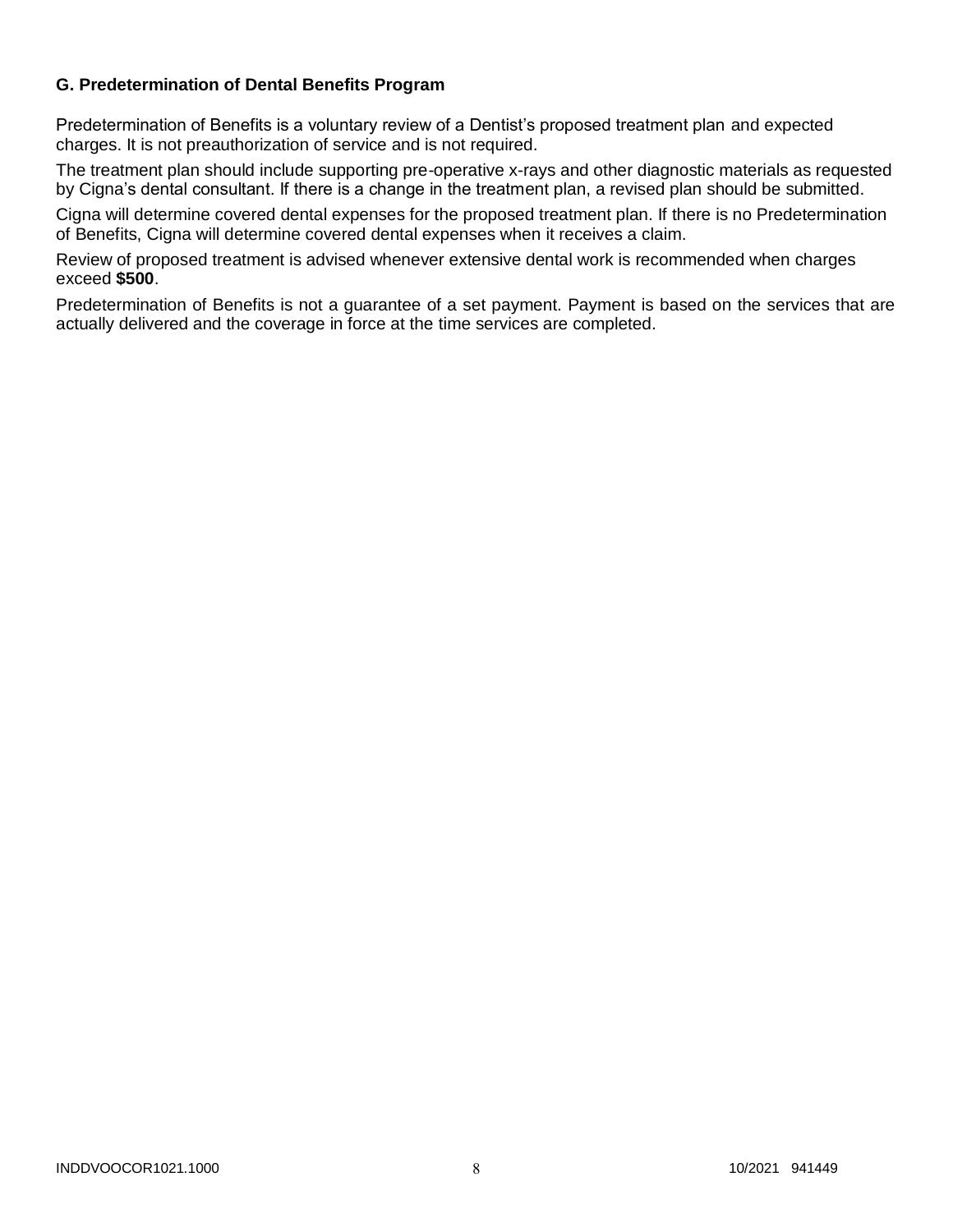## **H. General Provisions**

# **WHEN YOU HAVE A COMPLAINT OR AN APPEAL**

For the purposes of this section, any reference to "You," "Your" or "Yourself" also refers to a representative or Provider designated by You to act on Your behalf, unless otherwise noted.

We want You to be completely satisfied with the care You receive. That is why We have established a process for addressing Your concerns and solving Your problems.

#### **Start with Member Services**

We are here to listen and help. If You have a concern regarding a person, a service, the quality of care, or contractual benefits, You can call Our toll-free number and explain Your concern to one of Our Customer Service representatives. You can also express that concern in writing. Please call or write to Us at the following:

Customer Services Toll-Free Number or address on mycigna.com, explanation of benefits or claim form

We will do Our best to resolve the matter on Your initial contact. If We need more time to review or investigate Your concern, We will get back to You as soon as possible, but in any case within 30 days. If You are not satisfied with the results of a coverage decision, You can start the appeals procedure.

#### **Appeals Procedure**

Cigna has a two step appeals procedure for coverage decisions. To initiate an appeal, You must submit a request for an appeal in writing within 365 days of receipt of a denial notice. You should state the reason why You feel Your appeal should be approved and include any information supporting Your appeal. If You are unable or choose not to write, You may ask to register Your appeal by telephone. Call or write to Us at the toll-free number or address on Your Benefit Identification card, explanation of benefits or claim form.

#### **Level One Appeal**

Your appeal will be reviewed and the decision made by someone not involved in the initial decision. Appeals involving Medical Necessity or clinical appropriateness will be considered by a health care professional.

For level one appeals, We will respond in writing with a decision within 30 calendar days after We receive an appeal for a postservice coverage determination. If more time or information is needed to make the determination, We will notify You in writing to request an extension of up to 15 calendar days and to specify any additional information needed to complete the review.

If You are not satisfied with Our level-one appeal decision, You may request a level-two appeal.

#### **Level Two Appeal**

If You are dissatisfied with Our level one appeal decision, You may request a second review. To start a level two appeal, follow the same process required for a level one appeal.

Most requests for a second review will be conducted by the Appeals Committee, which consists of at least three people. Anyone involved in the prior decision may not vote on the Committee. For appeals involving Medical Necessity or clinical appropriateness, the Committee will consult with at least one Dentist reviewer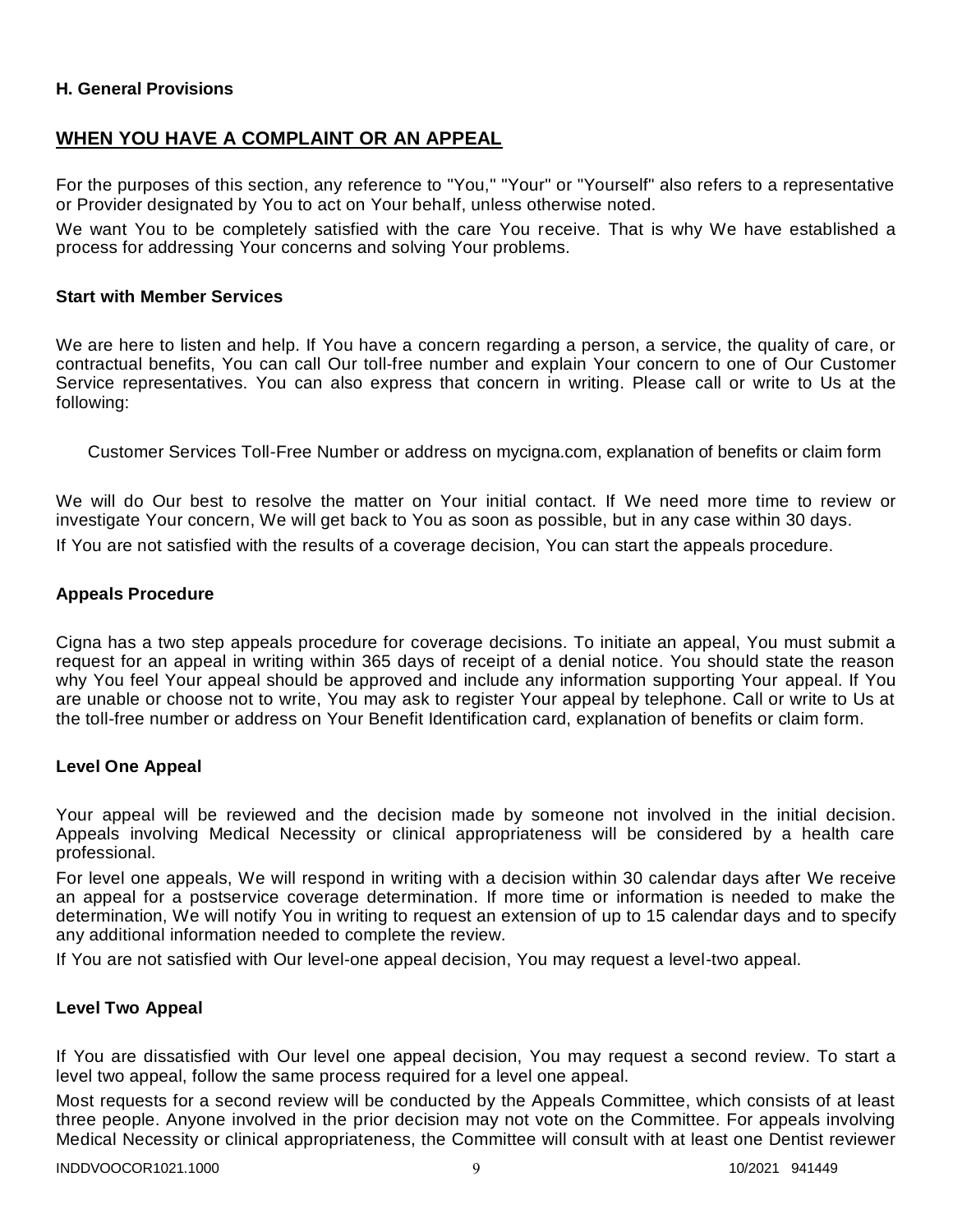in the same or similar specialty as the care under consideration. You may present Your situation to the Committee in person or by conference call.

For level two appeals We will acknowledge in writing that We have received Your request and schedule a Committee review. For postservice claims, the Committee review will be completed within 30 calendar days. If more time or information is needed to make the determination, We will notify You in writing to request an extension of up to 15 calendar days and to specify any additional information needed by the Committee to complete the review. You will be notified in writing of the Committee's decision within five working days after the Committee meeting, and within the Committee review time frames above if the Committee does not approve the requested coverage.

### **Notice of Benefit Determination on Appeal**

Every notice of an appeal decision will be provided in writing or electronically and, if an adverse determination, will include:

- (1) the specific reason or reasons for the denial decision;
- (2) reference to the specific Policy provisions on which the decision is based;
- (3) a statement that the claimant is entitled to receive, upon request and free of charge, reasonable access to and copies of all documents, records, and other Relevant Information as defined;
- (4) upon request and free of charge, a copy of any internal rule, guideline, protocol or other similar criterion that was relied upon in making the adverse determination regarding Your appeal, and an explanation of the scientific or clinical judgment for a determination that is based on a medical necessity, experimental treatment or other similar exclusion or limit.

#### **Relevant Information**

Relevant Information is any document, record, or other information which was relied upon in making the benefit determination; was submitted, considered, or generated in the course of making the benefit determination, without regard to whether such document, record, or other information was relied upon in making the benefit determination; demonstrates compliance with the administrative processes and safeguards required by federal law in making the benefit determination; or constitutes a statement of policy or guidance with respect to the plan concerning the denied treatment option or benefit or the claimant's diagnosis, without regard to whether such advice or statement was relied upon in making the benefit determination.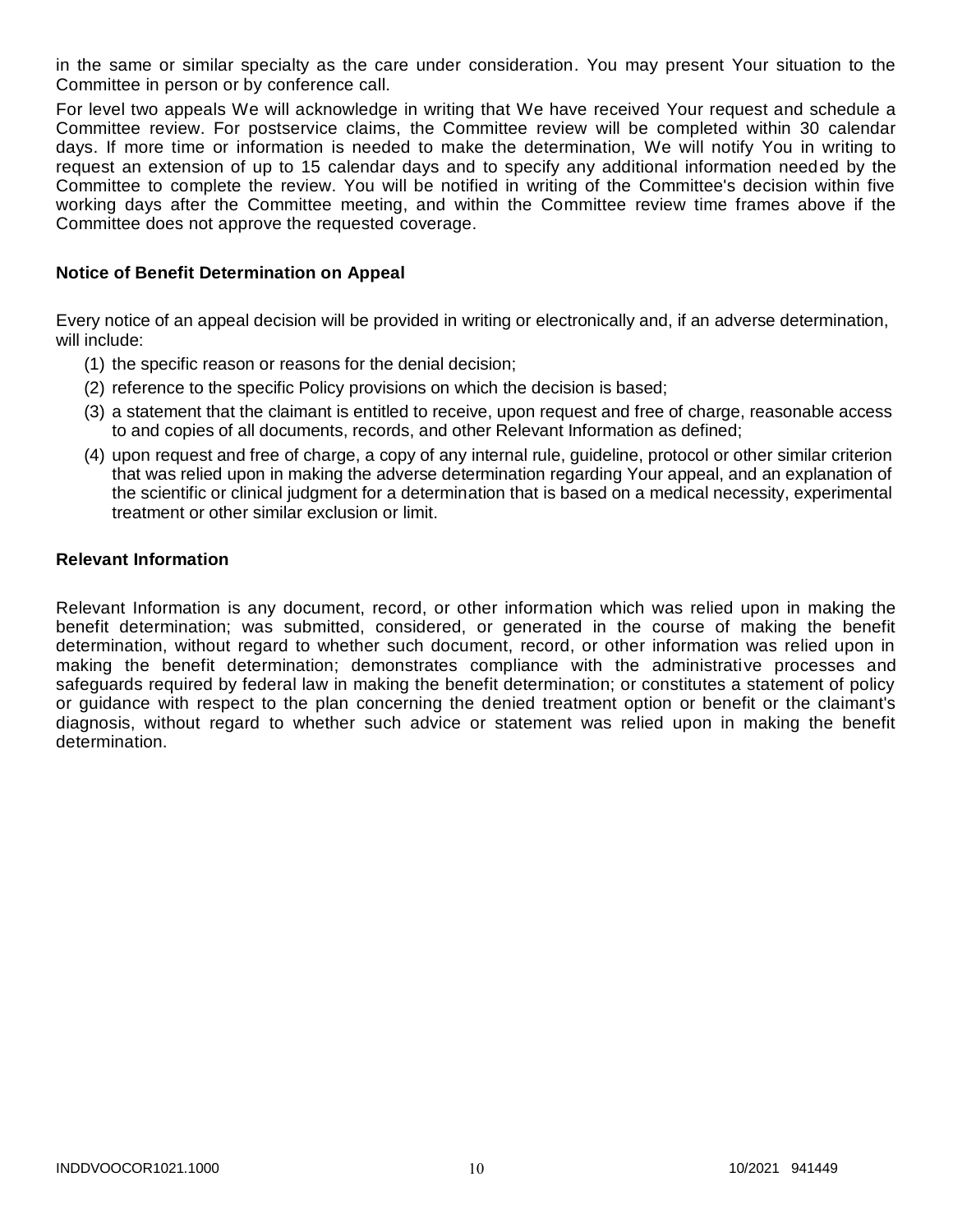# **I. Participating Dental Providers**

Cigna will provide a current list of Dentists currently participating with Cigna and their locations to each Covered Person upon request.

To verify if a Dentist is currently participating with Cigna and is accepting new Cigna Insureds, the Covered Person should visit Our website at mycigna.com.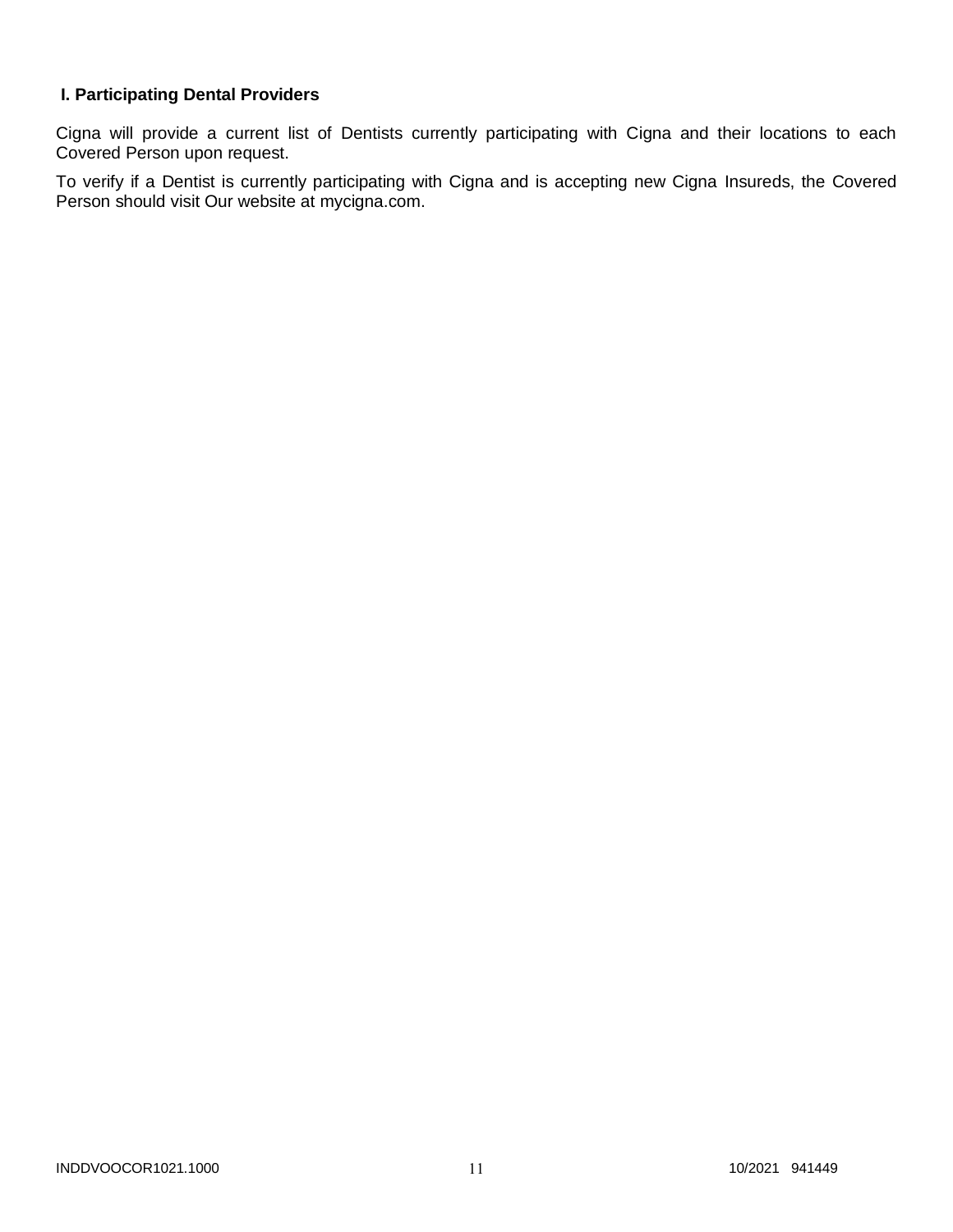## **J. Renewability, Eligibility, and Continuation**

1. The Policy will renew except for the specific events stated in the Policy. Cigna may change the premiums of the Policy with 60 days written notice to the Insured. However, Cigna will not refuse to renew or change the premium schedule for the Policy on an individual basis, but only for all Insureds in the same class and covered under the same Policy as You.

2. The individual plan is designed for residents of Oregon who are not enrolled under or covered by any other group or individual health coverage. You must notify Cigna of all changes that may affect any Covered Person's eligibility under the Policy.

3. You or Your Dependent(s) will become ineligible for coverage:

- When premiums are not paid according to the due dates and grace periods described in the premium section.
- With respect to Your Spouse, Domestic Partner, or partner to a Civil Union: when the Spouse is no longer married to the Insured or when the union is dissolved.
- With respect to You and Your Family Member(s): when You no longer meet the requirements listed in the Conditions of Eligibility section;
- The date the Policy terminates.
- **When the Insured no longer lives in the Service Area.**

4. If a Covered Person's eligibility under this Plan would terminate due to the Insured's death, divorce or if other Dependents would become ineligible due to age or no longer qualify as dependents for coverage under this Plan; except for the Insured's failure to pay premium, the Covered Person's insurance will be continued if the Covered Person exercising the continuation right notifies Cigna and pays the appropriate monthly premium within 60 days following the date this Policy would otherwise terminate.